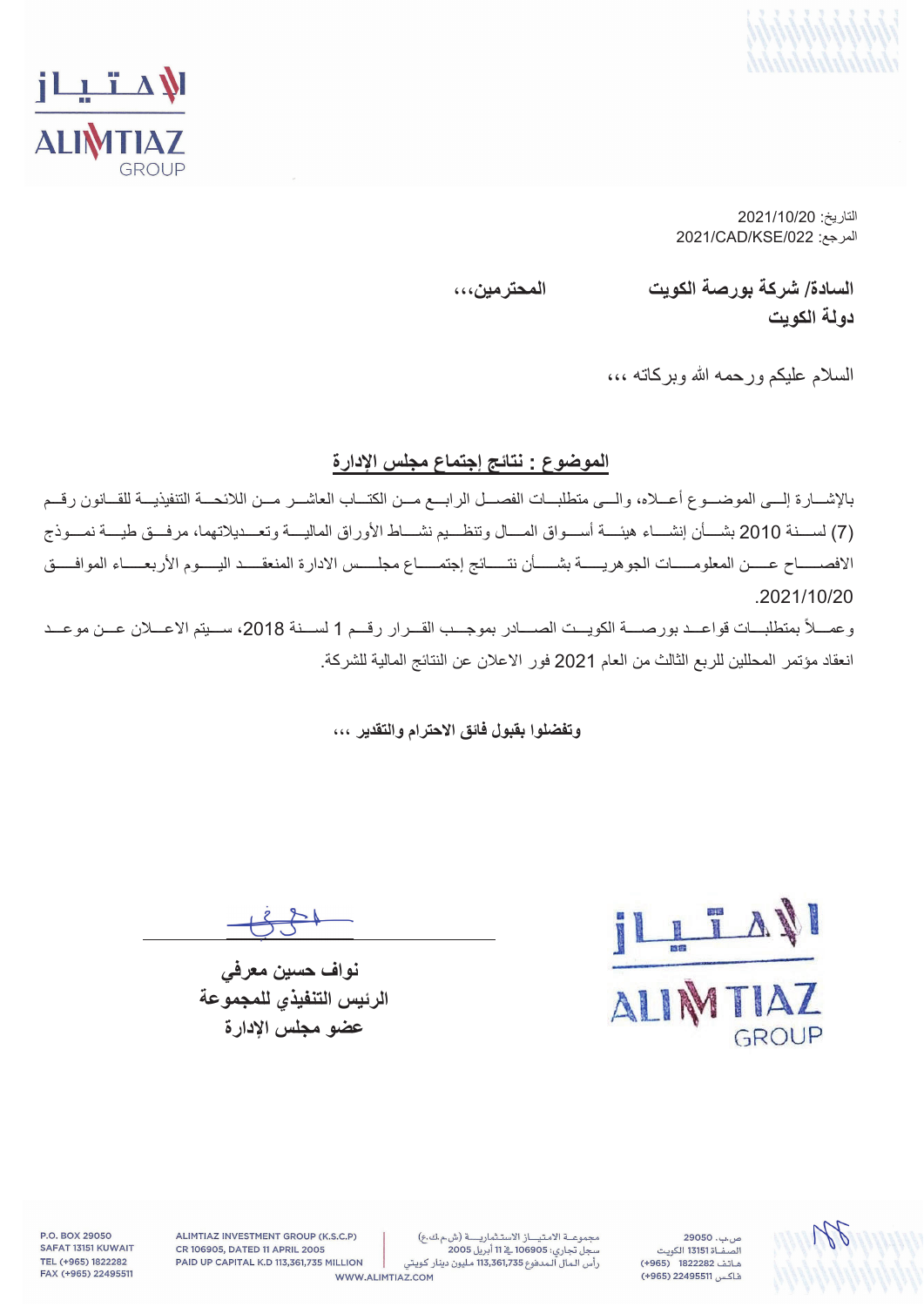



## <mark>نموذج الإفصاح عن المعلومات الجوهرية</mark>

| 2021/10/20                                                                                                                                                                                                                                                                                                                                               | التاريخ                                               |
|----------------------------------------------------------------------------------------------------------------------------------------------------------------------------------------------------------------------------------------------------------------------------------------------------------------------------------------------------------|-------------------------------------------------------|
| شركة مجموعة الإمتياز الإستثمارية                                                                                                                                                                                                                                                                                                                         | إسم الشركة المدرجة                                    |
| عقد مجلس إدارة شركة مجموعة الامتياز الاستثمارية إجتماعه اليوم الأربعاء الموافق 2021/10/20<br>وتم مناقشة وإعتماد البيانات المالية المرحلية للشركة عن فترة التسعة أشهر المنتهية في 2021/09/30،<br>وسيتم الافصـاح عنـها فور استلام كتاب بنك الكويت المركزي بشأن محفظة التمويل وذلك وفقأ لتعليمات<br>السادة / هيئة أسواق المال بكتابهم المؤرخ في 2017/07/31. | المعلومة الجوهرية                                     |
|                                                                                                                                                                                                                                                                                                                                                          | أثر المعلومة الجوهرية<br>علمی<br>المركز المالى للشركة |

ILLTAN GROUP

कर

نواف حسين معرف*ي* الرئيس التنفيذي للمجموعة عضو مجلس الإدار ة

ص.ب. 29050 .<br>الصفــاة 13151 الكويت هاتف 1822282 (965+) فاكس 22495511 (965+)

WR

ALIMTIAZ INVESTMENT GROUP (K.S.C.P) CR 106905, DATED 11 APRIL 2005 PAID UP CAPITAL K.D 113,361,735 MILLION WWW.ALIMTIAZ.COM

P.O. BOX 29050 SAFAT 13151 KUWAIT TEL (+965) 1822282 FAX (+965) 22495511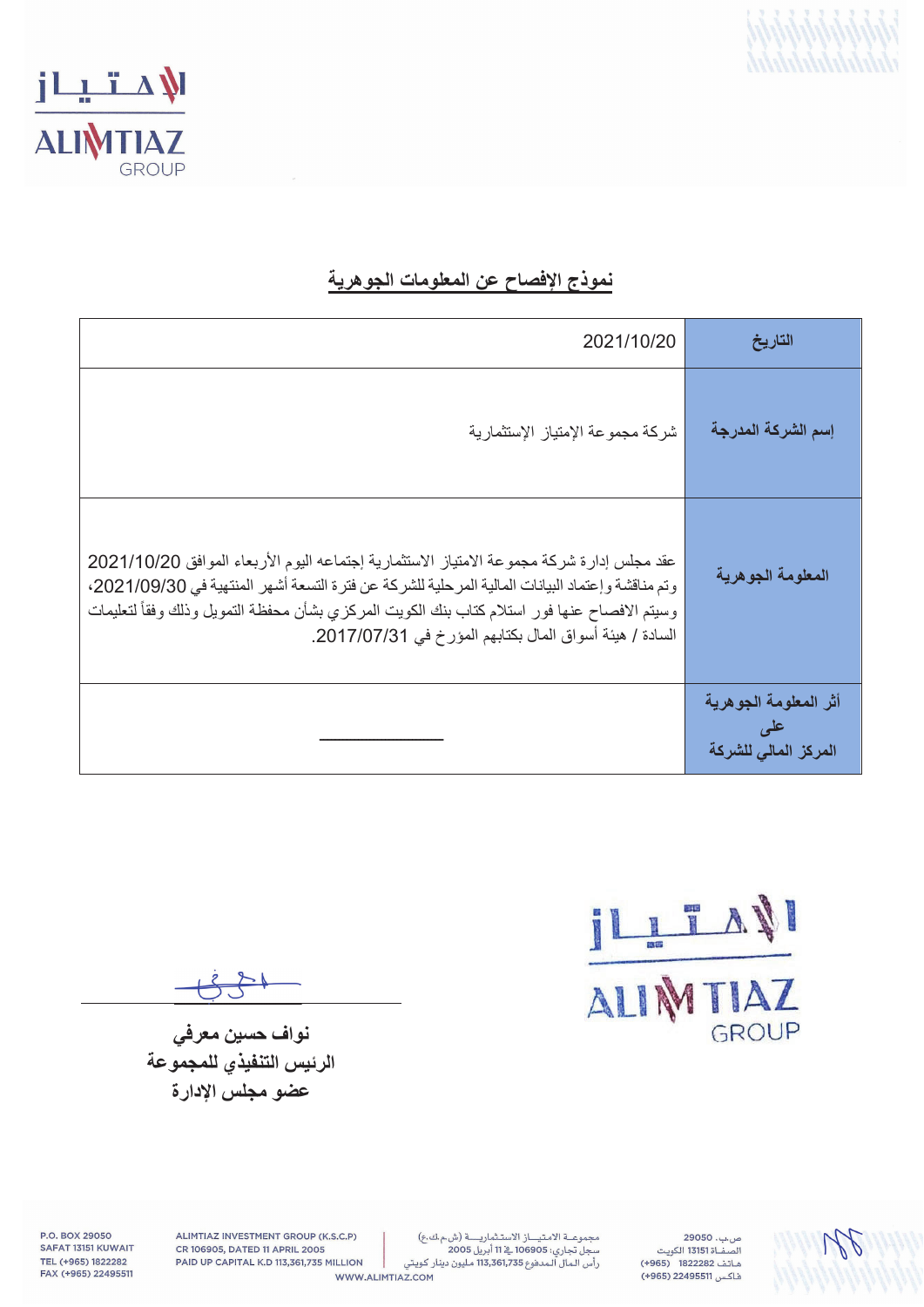



Date: 20/10/2021 Ref: 022/KSE/CAD/2021

## **Boursa Kuwait Company Kuwait**

### **Subject: Board of Directors Meeting Outcomes**

With reference to the above subject, and the requirements of fourth chapter of Module Ten (Disclosure and Transparency) of the Executive bylaws of Law No 7 of 2010 regarding the establishment of the Capital Markets Authority and regulating securities activities and their amendments, please find enclosed the Disclosure Form of Material Information regarding outcomes of the Board of Directors meeting which was held today Wednesday 20/10/2021.

Pursuant to the requirements of Boursa Kuwait rules issued under Resolution No. 1 of 2018, the date of the Analysts Conference for the third quarter of the year 2021 will be announced as soon as the Company's financial results are published.

Sincerely,

**Nawaf H Marafi Group Chief Executive Officer Board Member** 



P.O. BOX 29050 SAFAT 13151 KUWAIT TEL (+965) 1822282 FAX (+965) 22495511

ALIMTIAZ INVESTMENT GROUP (K.S.C.P) CR 106905, DATED 11 APRIL 2005 PAID UP CAPITAL K.D 113,361,735 MILLION

مجموعة الامتياز الاستثمارية (ش.م.ك.ع) سجل تجاري: 106905 ﴾ 11 أبريل 2005 رأس المال المدفوع 113,361,735 مليون دينار كويتي WWW.ALIMTIAZ.COM

 $29050, \ldots$ هاتف 1822282 (965+) فاكس 22495511 (965+)